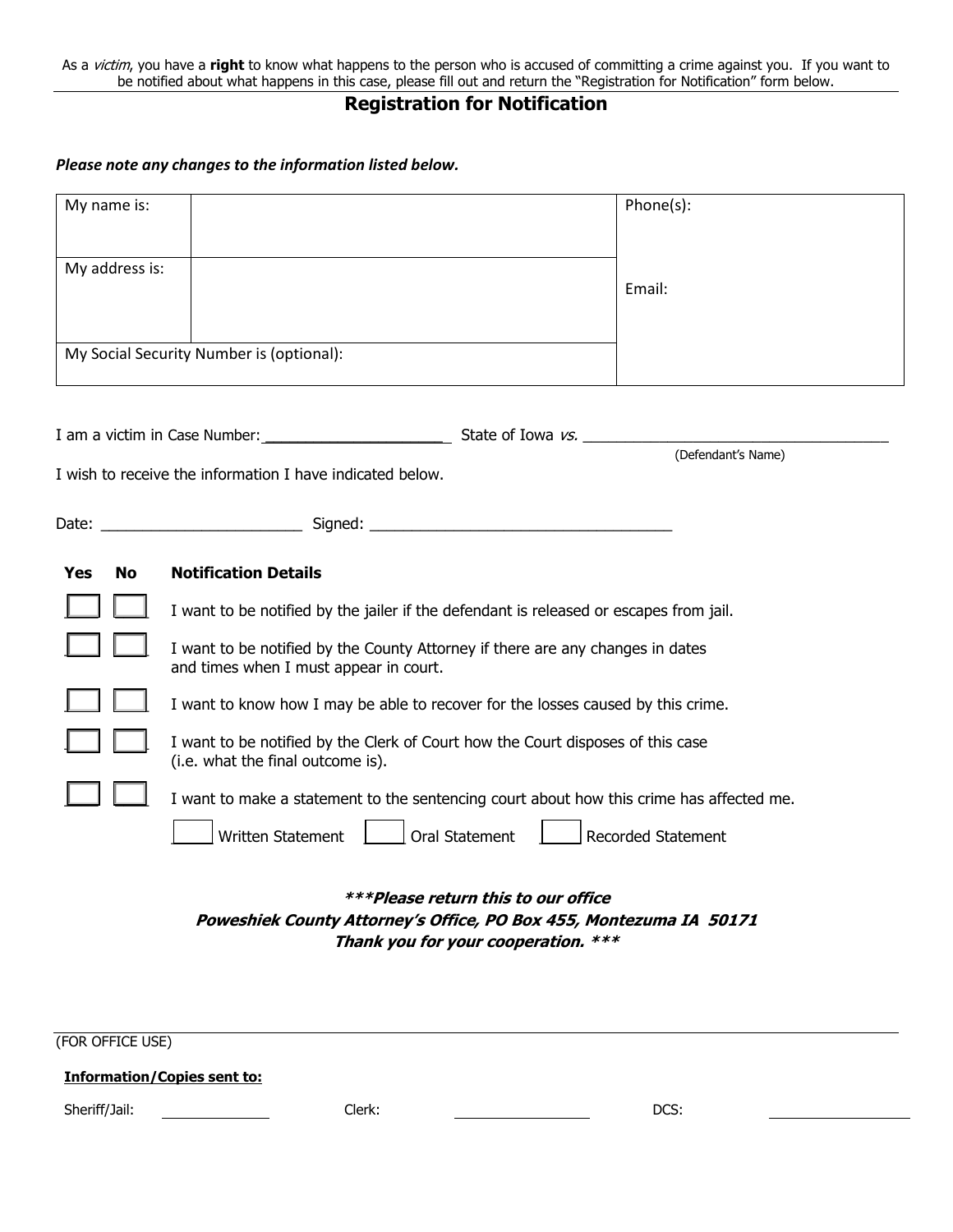## **RESTITUTION INFORMATION**

The laws of the State of Iowa provide that the Court, at the time of sentencing a criminal defendant, must consider ordering the defendant to make restitution to any victim of the defendant's crime or crimes. Our office needs to know the exact nature of your damages or losses so that they may be accurately reported to the Court.

The damages that can be subjects of restitution include all damages for which you have **not** been reimbursed by an insurer and which could be recovered through the civil courts. Examples of damages or losses for which defendants can be ordered to make restitution include property losses or damages and medical or dental expenses for injuries received.

The information that you provide to our office will be included in a report to the Court for the Court's consideration at the time of sentencing. The reporting of your losses does not necessarily guarantee that restitution can, or will, be paid by the Defendant. However, the fact that a defendant has been ordered to make restitution does not remove the right that you have to bring a civil action against the defendant for any losses or damages that you have sustained.

To assist our office in accurately reporting your losses or damages, please fill out the attached form and return it to our office within ten days. Also, please forward to our office any supporting documents (i.e. receipts) that you may have regarding your losses. If you have any questions, please feel free to call our office at your convenience.

## **"Victim Rights"**

- To be reasonably protected from the accused throughout the criminal process.
- To be free from threats of discharge from your employer because you are subpoenaed by the prosecutor for Court.
- To know when you must appear in court.
- To register with the County Attorney and be notified when the defendant is released from jail.
- To receive restitution from the defendant for economic losses resulting from the crime.
- To consult with the prosecutor in order to give your views of this crime and know of court procedures regarding your case.
- To make a written Victim Impact Statement at the time of sentencing or verbally tell the Judge how you were impacted by the crime.
- To apply to the Iowa Crime Victim Compensation Program which pays for medical expenses and loss of income in cases of violent crimes.
- If you are a victim of a violent crime in which the defendant is sent to prison, to register with the Department of Corrections and the Board of Parole so you can be notified of parole hearings and the inmate's release.
- To receive notice if the defendant escapes custody while awaiting trial.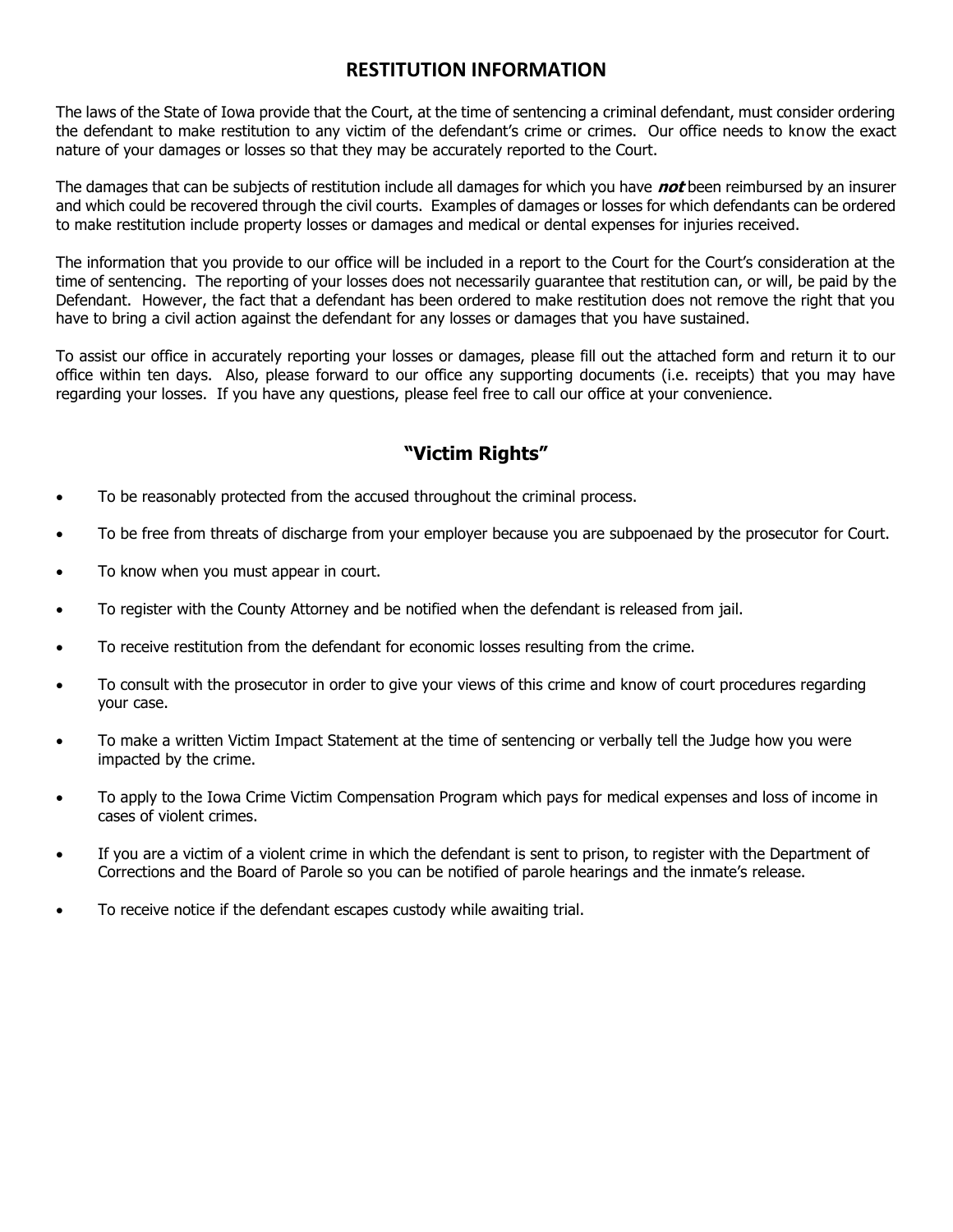# **Restitution Information**

| My Name:  | Defendant's |
|-----------|-------------|
|           | Name:       |
| My        | Case        |
| Mailing   | Number:     |
| Address:  |             |
| My Phone: | Offense &   |
|           | Date        |
|           | Occured:    |

### **To be completed by victim:**

## **List:**

## **(1) Damaged Property:** (Include copy of insurance policy to show deductible)

| <b>DESCRIPTION OF ITEM</b> | <b>Value</b> | <b>Recovered</b><br>Yes/No | <b>Insured</b><br>Yes/No | <b>Insurance</b><br><b>Payment</b> |
|----------------------------|--------------|----------------------------|--------------------------|------------------------------------|
|                            |              |                            |                          |                                    |
|                            |              |                            |                          |                                    |

#### **(2) Medical Expenses for Injuries Received:**

| <b>DESCRIPTION OF INJURY</b> | <b>Expense</b> | <b>To Whom Paid</b><br>(e.g. Doctor, Hospital, etc.) | Insured<br>Yes/No | <b>Insurance</b><br><b>Payment</b> |
|------------------------------|----------------|------------------------------------------------------|-------------------|------------------------------------|
|                              |                |                                                      |                   |                                    |
|                              |                |                                                      |                   |                                    |

## **(3) Other Losses: (**Such as loss of income due to injury)

| <b>DESCRIPTION OF LOSS</b> | <b>Amount of Loss</b> |
|----------------------------|-----------------------|
|                            |                       |
|                            |                       |

(If additional space is needed, please place additional information on a separate sheet and attach.)

I certify that to the best of my knowledge, the information contained in this report is true and correct.

Signature: \_\_\_\_\_\_\_\_\_\_\_\_\_\_\_\_\_\_\_\_\_\_\_\_\_\_\_\_\_\_\_\_\_\_\_\_\_\_\_\_\_\_\_ Date:\_\_\_\_\_\_\_\_\_\_\_\_\_\_\_\_\_\_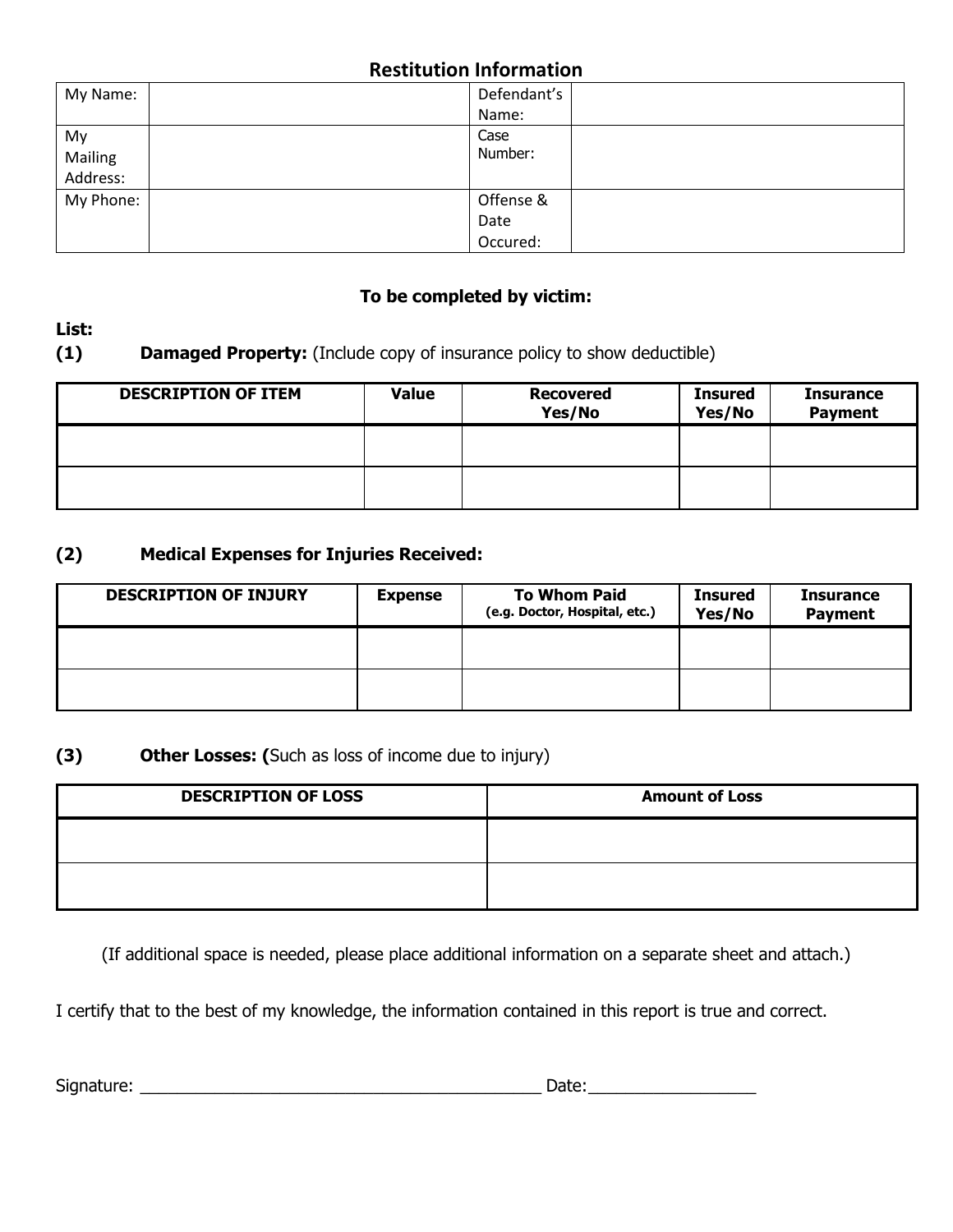### *VICTIM IMPACT STATEMENT*

| <b>DEFENDANT's</b>    | <b>COURT CASE</b> |
|-----------------------|-------------------|
| <b>NAME:</b>          | <b>NUMBER:</b>    |
| <b>OFFENSE(S)-</b>    |                   |
| <b>CHARGES:</b>       |                   |
| <b>DATE OF LOSS</b>   |                   |
| <b>OR INJURY:</b>     |                   |
| <b>Victim's Name:</b> |                   |

A V*ictim Impact Statement* is your opportunity to let the Court know the extent to which the crime has affected you. At the end of this case, prior to sentencing of the defendant, you have a right to address the court in writing and/or orally. The Victim Impact Statement is optional, and it is your right to choose if you want the Court to be aware of your feelings. The judge has information about the crime, but not how it has affected you and/or your family emotionally, physically, or financially.

This is your opportunity to state what impact this crime has made on you and your family. Please sign your name after your statement. You may use the back of this page or additional paper if needed. Your statement will be sent to the judge to read. Please be aware that the defendant may, upon filing, read the Victim Impact Statement.

#### **I. HOW HAVE THE DEFENDANT'S ACTIONS AFFECTED YOU?**

| 1. Missed work because of:     |                                     | Injuries<br><b>Medical Care</b>                                                        | <b>Court Appearances</b><br>Counseling                                        |
|--------------------------------|-------------------------------------|----------------------------------------------------------------------------------------|-------------------------------------------------------------------------------|
| 2. Experienced:                |                                     | Property/Financial Loss<br><b>Medical Expenses</b>                                     | <b>Property Damage</b><br>Inconvenience                                       |
|                                |                                     | B. EMOTIONAL IMPACT (check those that apply to you)                                    |                                                                               |
| Fear                           |                                     | Depression                                                                             |                                                                               |
|                                |                                     |                                                                                        |                                                                               |
| Sleep Problems                 |                                     | Inconvenience<br>HOW DO YOU FEEL THE JUDGE SHOULD SENTENCE THE DEFENDANT IN THIS CASE? |                                                                               |
|                                | Restitution owed: \$                | <b>PROBATION</b> (check one or more of the following conditions)                       |                                                                               |
| Fine                           |                                     |                                                                                        |                                                                               |
| <b>Charitable Contribution</b> |                                     |                                                                                        |                                                                               |
| <b>Community Service</b>       |                                     |                                                                                        |                                                                               |
|                                |                                     | Substance abuse evaluation and treatment                                               |                                                                               |
| First-time offender class      |                                     |                                                                                        |                                                                               |
|                                | <b>Batterer's Education Program</b> |                                                                                        |                                                                               |
| Other:                         |                                     |                                                                                        | No Contact Order (order prohibiting offender from having contact with victim) |

#### **B. INCARCERATION (prison or jail)**

Length of incarceration you feel is necessary: \_\_\_\_\_\_\_\_\_\_\_\_\_\_\_\_\_\_\_\_\_\_\_\_\_\_\_\_\_\_\_\_\_